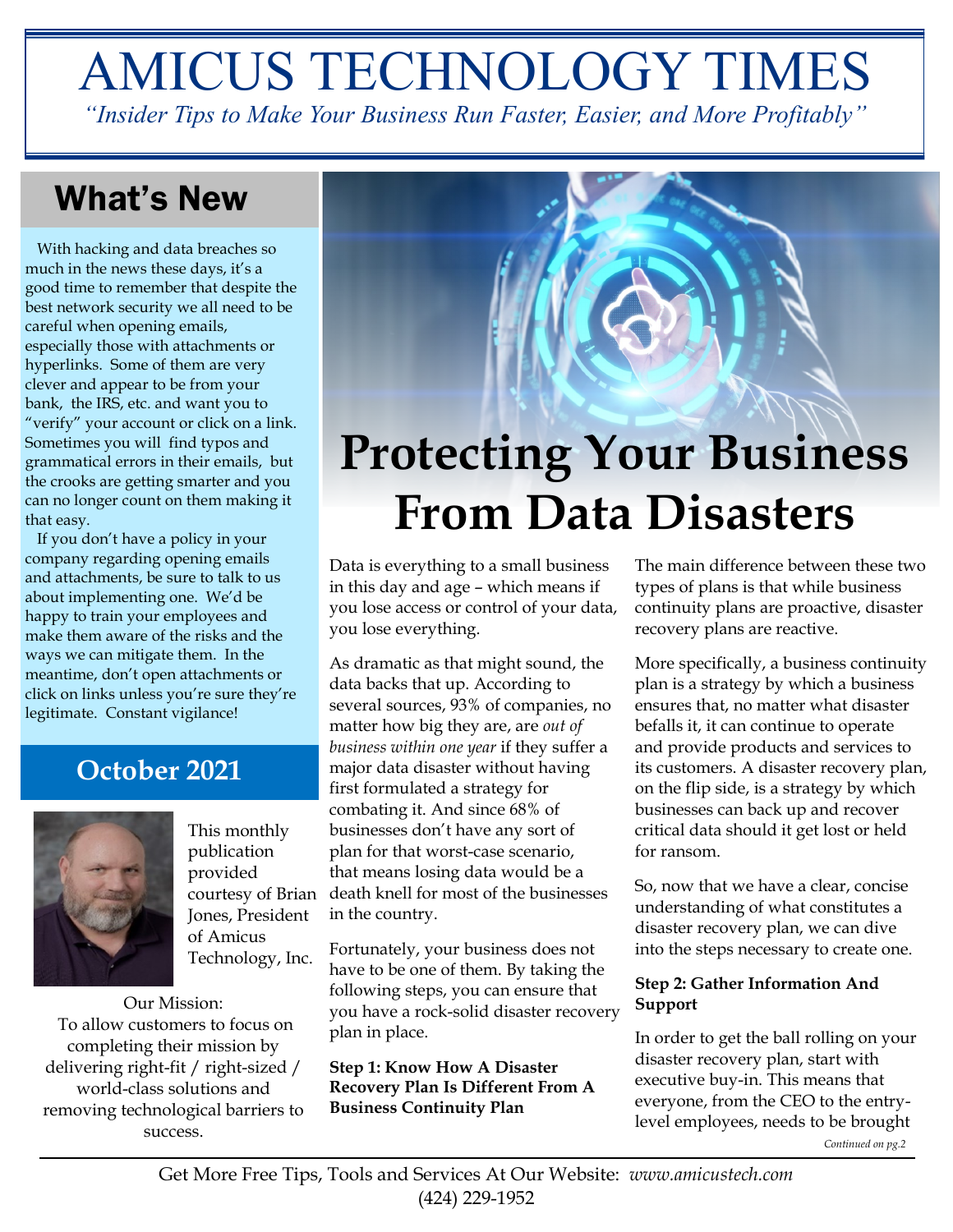### Amicus Technology Times **October 2021**

#### *Continued from pg.1*

in on executing the plan in case your company suffers a data disaster. When everyone is aware of the possibility of a data disaster, it allows for cross-functional collaboration in the creation process – a necessary step if you want to prevent breaches in all parts of your systems.

You need to account for all elements in your tech systems when you're putting together your disaster recovery plan, including your systems, applications and data. Be sure to account for any issues involving the physical security of your servers as well as physical access to your systems. You'll need a plan in case those are compromised.

In the end, you'll need to figure out which processes are absolutely necessary to keep up and running during a worst-case scenario when your capability is limited.

#### **Step 3: Actually Create Your Strategy**

When everyone is on board with the disaster recovery plan and they understand their systems' vulnerabilities, as well as which systems need to stay up and running even in a worst-case scenario, it's time to actually put together the game plan. In order to do that, you'll need to have a good grip on your budget, resources, tools and partners.

**"93% of companies, no matter how big they are, are out of business within one year if they suffer a major data disaster without having first formulated a strategy for combating it."**

If you're a small business, you might want to consider your budget and the timeline for the recovery process. These are good starting points for putting together your plan, and doing so will also give you an idea of what you can tell your customers to expect while you get your business back up to full operating capacity.

### **Step 4: Test The Plan**

Even if you complete the first two steps, you'll never know that you're prepared until you actually test out your disaster recovery plan. Running through all the steps with your employees helps them familiarize themselves with the steps they'll need to take in the event of a real emergency, and it will help you detect any areas of your plan that need improvement. By the time an actual data disaster befalls your business, your systems and employees will easily know how to spring into action.

So, to review, these are the quick actions that you and your employees will need to take in order to make a successful, robust disaster recovery plan:

- Get executive buy-in for the plan.
- Research and analyze the different systems in your business to understand how they could be impacted.
- Prioritize systems that are absolutely necessary to the functioning of your business.
- Test your disaster recovery plan to evaluate its effectiveness.

Complete these steps, and you can ensure that your business will survive any data disaster that comes your way.

## **"I DIDN'T KNOW"**

**Unfortunately, That Excuse Doesn't Replenish Your Bank Account, Resolve A Data Breach Or Erase Any Fines And Lawsuits.**

#### **It's coming ...**

- That day a hacker steals critical data, rendering your office useless ...
- That day when your bank account or credit card is compromised ...
- Or that day when your customers' private lives are uprooted …



**Cybercriminals and hackers are constantly inventing NEW ways to infiltrate your company, steal your assets and disrupt your life. The ONLY way to STOP THEM is by CONSTANTLY EDUCATING yourself on how to PROTECT what's yours!**

Now, for a limited time, we have the perfect way to help reduce your risk and keep you safe! Simply sign up to receive our FREE "Cyber Security Tip of the Week." We'll send these byte-sized quick-read tips to your e-mail in-box. Every tip is packed with a unique and up-to-date real-world solution that keeps you one step

> **Get your FREE "Cyber Security Tip of the Week" Call us at (310) 670-4962**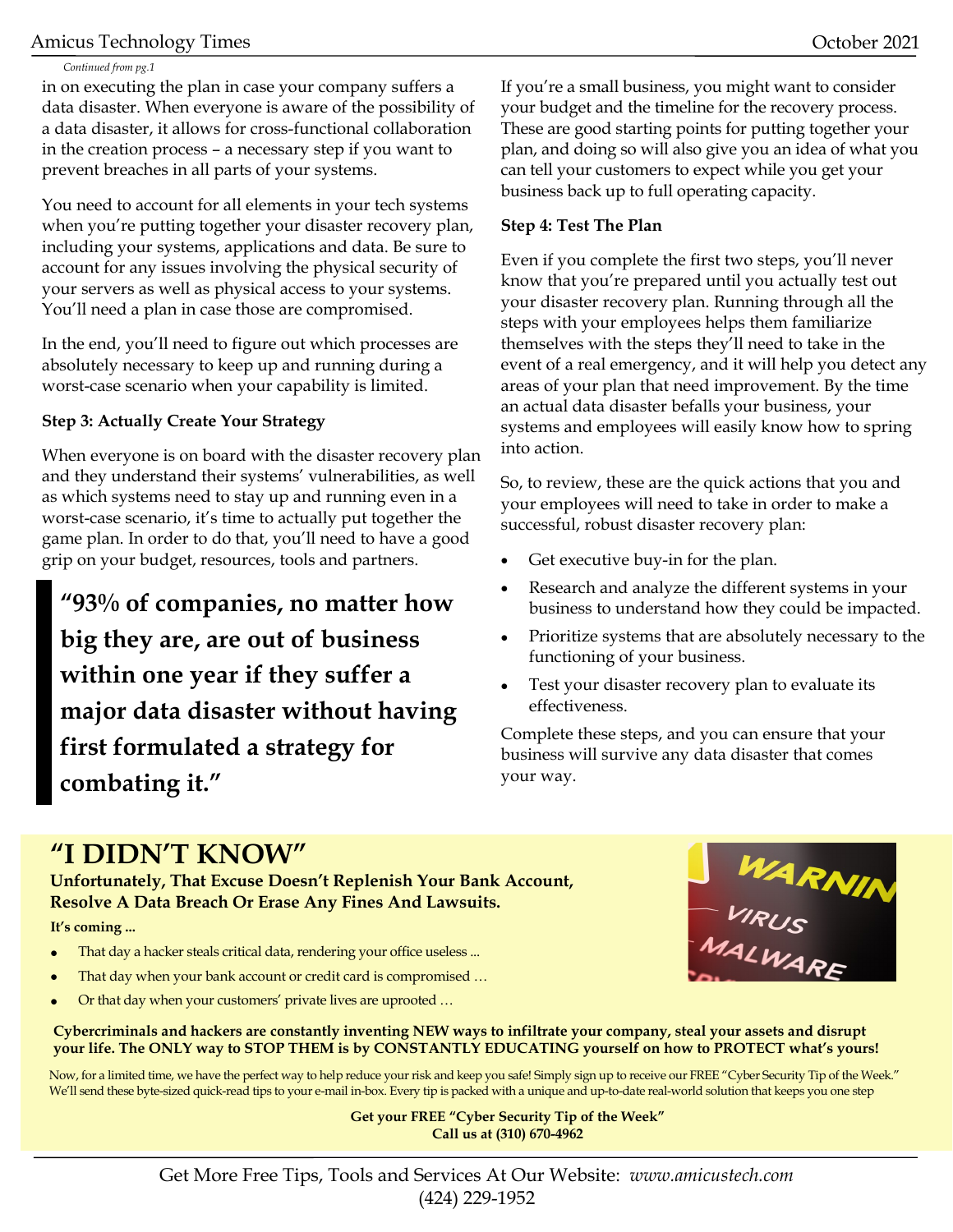## **Shiny New Gadget Of The Month:**



## **The LINK AKC Smart Collar**

The world can be a dangerous place for a pooch who doesn't know any better; so, it's best to know how to keep tabs on your canine companion in case they bolt. That's where the LINK AKC smart collar comes in.

This smart collar is a comfortable and safe tracking alternative for your pooch. The LINK AKC smart collar comes equipped with several other useful features, including but not limited to:

- Activity monitoring and sound training specific to your dog's breed
- Temperature alerts if your dog is too hot or cold
- A place to digitally store vet records
- Waterproof features for up to 30 minutes in three feet of water

If you want your dog to be the goodest, highest-tech boy or girl out there, this collar is for you!

## **Safe, Reliable And Unique … Like A '63 Impala**

For years now, I've told any business owner who will listen to "get different." If you've read my book of the same name, you'll know that it's not necessarily the better businesses that attract the most customers – it's the most different businesses. In an overly saturated market, the name of the game is standing out in the crowd.

Rather than just reshare the step-by-step guide that's in my book, I thought I would give a rather unique example of "get different" in action – and it's probably not anything you would expect.

Behold: Morris County's sheriff, James Gannon, and his '63 Chevy Impala. He might not be a businessman, but if he wants to garner votes for the next sheriff's election, he'll have to market himself nonetheless – and a classic police car is the perfect way to market what kind of candidate he is.

If you're having trouble picturing what a '63 Impala looks like, think about any classic police movie from around that era. The officer probably drove something similar, with the sleek body topped with a bulbous police light. If you saw that car driving up the street, what would you think about it? My guess is classy, old-school, bold, reliable, safe and just plain interesting. To his community, James Gannon is all of those things, if only by association with his Impala.

However, I should mention that Sheriff Gannon's car isn't some sort of misdirect; it's an accurate representation of who he is. Regardless of where you might fall on the political spectrum, you can't argue with his experience: 40 years in law enforcement and the security industry, working not only for his local police department, but also for the FBI, the prosecutor's office and finally as the sheriff in Morris County.

Sheriff Gannon's Impala accurately represents the fact that he is classy, reliable, bold, relatable and,



perhaps most importantly, safe. In a word, he's *different* from the other candidates. So, if you're looking to get different like Sheriff Gannon, let me finish up this article by giving you a few tips.

#### **Find Your "Est"**

Buying a car and outfitting it with your logo might not be the best move for marketing your business, but it should make you ask yourself these questions: What is your "est"? Are you the smartest? The fastest? The boldest? The most analytical, reliable or progressive? Find your "est" – what makes you unique – and run with it.

#### **Stay Visible**

Keep putting your business out there, even as you start to win business. Staying in the public eye is how you communicate to your market that you're confident in what you're offering, and that you're in it for the long haul. You want people to know that you're like Sheriff Gannon and his Impala – reliable and trustworthy.

The world is changing in so many ways right now. With your very own innovative marketing strategies, let everyone know that, through it all, your business vows to remain reliable and authentic.



*Mike Michalowicz is a very successful author, entrepreneur and lecturer. He has written several successful books, including his latest,*  Get Different*. He is currently the host of the "Business Rescue" segment on MSNBC's* Your Business*, and he previously worked as a small-business columnist for* The Wall Street Journal*.* 

## Referral Campaign—Don't Miss Out!

Between now and October 31, 2021 we're offering a \$1,000 referral bonus to you or your favorite charity when someone you refer to us signs a minimum 12-month managed service contract! Know anyone who might benefit from our unique combination of managed services and personal IT support? If so, send us their contact information—and copy us on a simple email introduction. That's all it takes! (*[bajones@amicustech.com](mailto:bajones@amicustech.com?subject=I%20hav%20a%20referral%20for%20you!)*) 310-670-4962